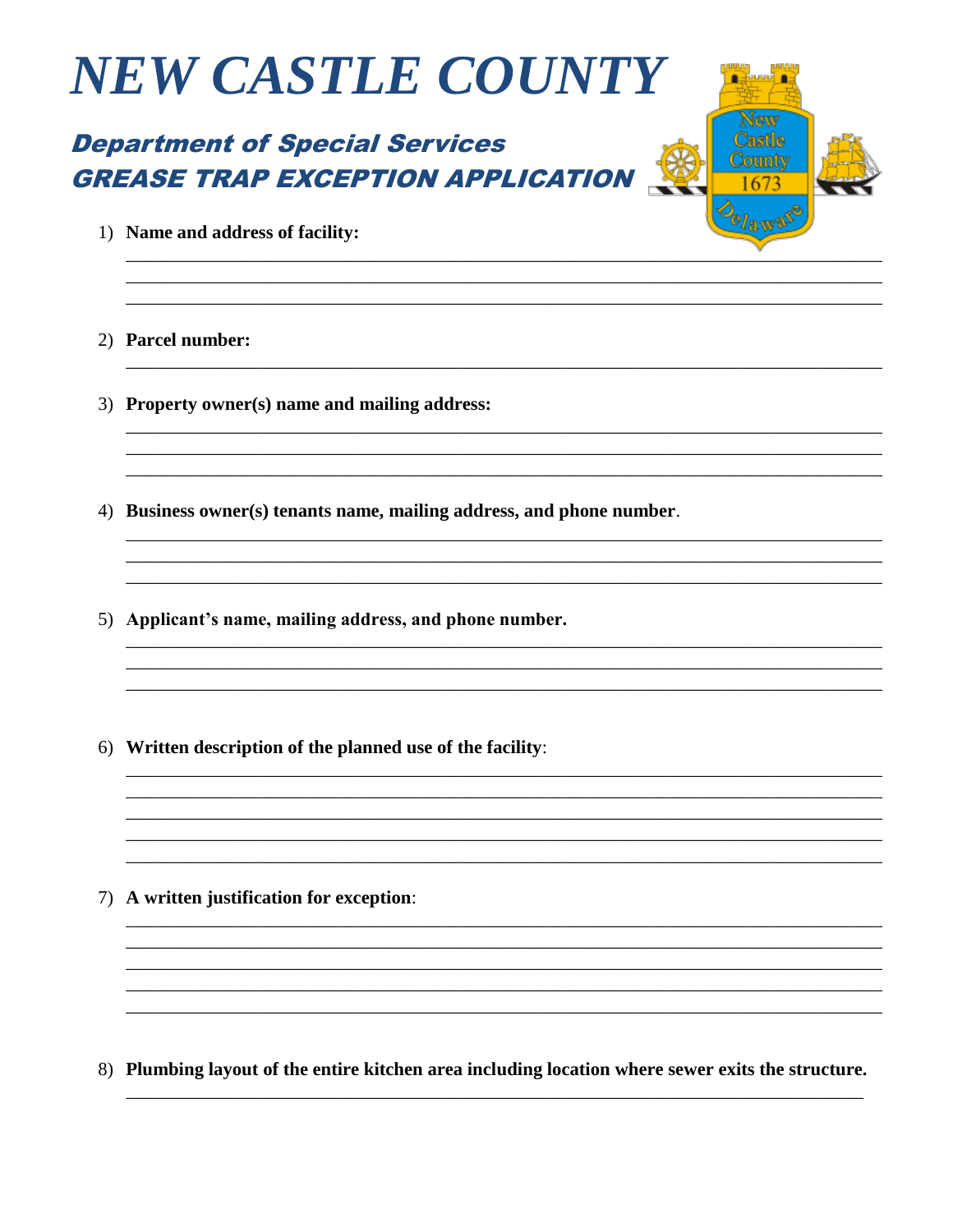9) **Manufacturer's specifications for appropriately sized grease trap to include manufacture, brand name, and model number.** 

\_\_\_\_\_\_\_\_\_\_\_\_\_\_\_\_\_\_\_\_\_\_\_\_\_\_\_\_\_\_\_\_\_\_\_\_\_\_\_\_\_\_\_\_\_\_\_\_\_\_\_\_\_\_\_\_\_\_\_\_\_\_\_\_\_\_\_\_\_\_\_\_\_\_\_\_\_\_\_\_\_ \_\_\_\_\_\_\_\_\_\_\_\_\_\_\_\_\_\_\_\_\_\_\_\_\_\_\_\_\_\_\_\_\_\_\_\_\_\_\_\_\_\_\_\_\_\_\_\_\_\_\_\_\_\_\_\_\_\_\_\_\_\_\_\_\_\_\_\_\_\_\_\_\_\_\_\_\_\_\_\_\_ \_\_\_\_\_\_\_\_\_\_\_\_\_\_\_\_\_\_\_\_\_\_\_\_\_\_\_\_\_\_\_\_\_\_\_\_\_\_\_\_\_\_\_\_\_\_\_\_\_\_\_\_\_\_\_\_\_\_\_\_\_\_\_\_\_\_\_\_\_\_\_\_\_\_\_\_\_\_\_\_\_

\_\_\_\_\_\_\_\_\_\_\_\_\_\_\_\_\_\_\_\_\_\_\_\_\_\_\_\_\_\_\_\_\_\_\_\_\_\_\_\_\_\_\_\_\_\_\_\_\_\_\_\_\_\_\_\_\_\_\_\_\_\_\_\_\_\_\_\_\_\_\_\_\_\_\_\_\_\_\_\_\_ \_\_\_\_\_\_\_\_\_\_\_\_\_\_\_\_\_\_\_\_\_\_\_\_\_\_\_\_\_\_\_\_\_\_\_\_\_\_\_\_\_\_\_\_\_\_\_\_\_\_\_\_\_\_\_\_\_\_\_\_\_\_\_\_\_\_\_\_\_\_\_\_\_\_\_\_\_\_\_\_\_ \_\_\_\_\_\_\_\_\_\_\_\_\_\_\_\_\_\_\_\_\_\_\_\_\_\_\_\_\_\_\_\_\_\_\_\_\_\_\_\_\_\_\_\_\_\_\_\_\_\_\_\_\_\_\_\_\_\_\_\_\_\_\_\_\_\_\_\_\_\_\_\_\_\_\_\_\_\_\_\_\_ \_\_\_\_\_\_\_\_\_\_\_\_\_\_\_\_\_\_\_\_\_\_\_\_\_\_\_\_\_\_\_\_\_\_\_\_\_\_\_\_\_\_\_\_\_\_\_\_\_\_\_\_\_\_\_\_\_\_\_\_\_\_\_\_\_\_\_\_\_\_\_\_\_\_\_\_\_\_\_\_\_

**\_\_\_\_\_\_\_\_\_\_\_\_\_\_\_\_\_\_\_\_\_\_\_\_\_\_\_\_\_\_\_\_\_\_\_\_\_\_\_\_\_\_\_\_\_\_\_\_\_\_\_\_\_\_\_\_\_\_\_\_\_\_\_\_\_\_\_\_\_\_\_\_\_\_\_\_\_\_\_\_\_**

10) **Fixture's to be tied in to grease trap:**

#### **11) Plumbing permit #**

### **You must choose from one of the listed manufacturer's:**

- **646 Greensboro Street Lowe Engineering Asheboro, NC 272103 1510 Stoystown Road Phone: 1-800-633-4204 Friedens, PA 15541**
- **3) Rockford Sanitary Systems 4) Jay R. Smith 5127 28th Rockford, Illinois 61109 Post office, Box 3237**
- **5) Schier Products 9500 Woodend Rd. Edwardsville, KS 66111 1-800-827-7119 [www.schierproducts.com](http://www.schierproducts.com/)**

Please return information to: Daniel Sullivan Staff Engineer New Castle County Department of Special Services 187-A Old Churchmans Road, New Castle, DE 19720 E-Mail: [Dsullivan@nccde.org](mailto:Dsullivan@nccde.org) Phone: (302)395-5707 Fax: (302)395-5802 **No one will be seen without an appointment no exceptions** 

- **1) Big Dipper Thermaco, Inc. 2) Highland Tank Grease Removal Systems Phone: 1-814-443-6800**
	- **Avenue 2781 Gunter Park Drive East 36109-1405 Phone: 1-815-229-5077 Montgomery, Alabama 36109-0237 Phone: 1-334-277-8520 Fax: 1-334-272-7396 www.jrsmith.com**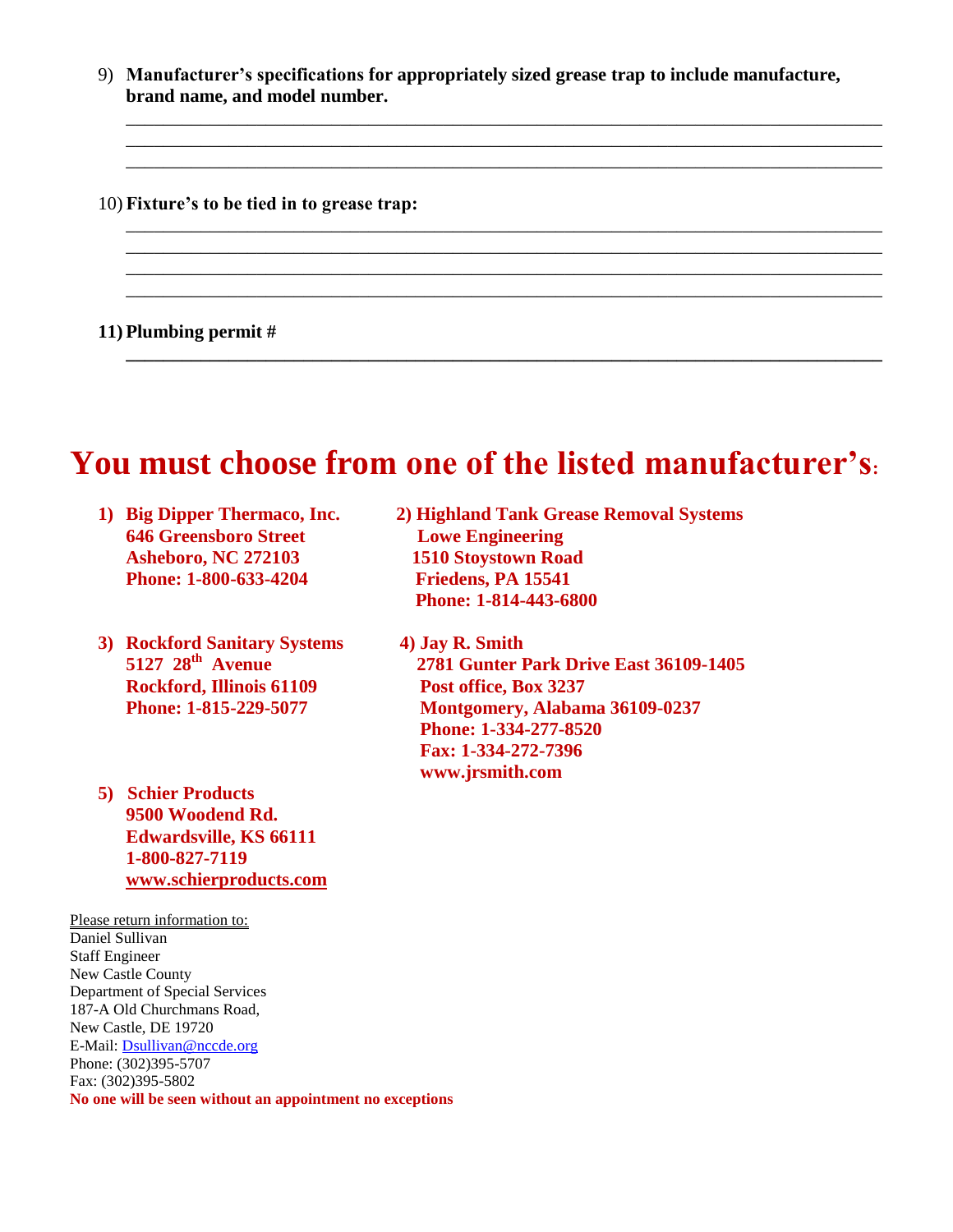## **Grease Trap Exception Application**

**Please return information to:**

**Daniel Sullivan Staff Engineer New Castle County Department of Special Services 187-A old Churchmans Road, New Castle, DE 19720 E-Mail: [Dsullivan@nccde.org](mailto:dsullivan@co.new-castle.de.us) Phone: 302-395-5707 Fax: 302-395-5802**

**No one will be seen without an appointment**